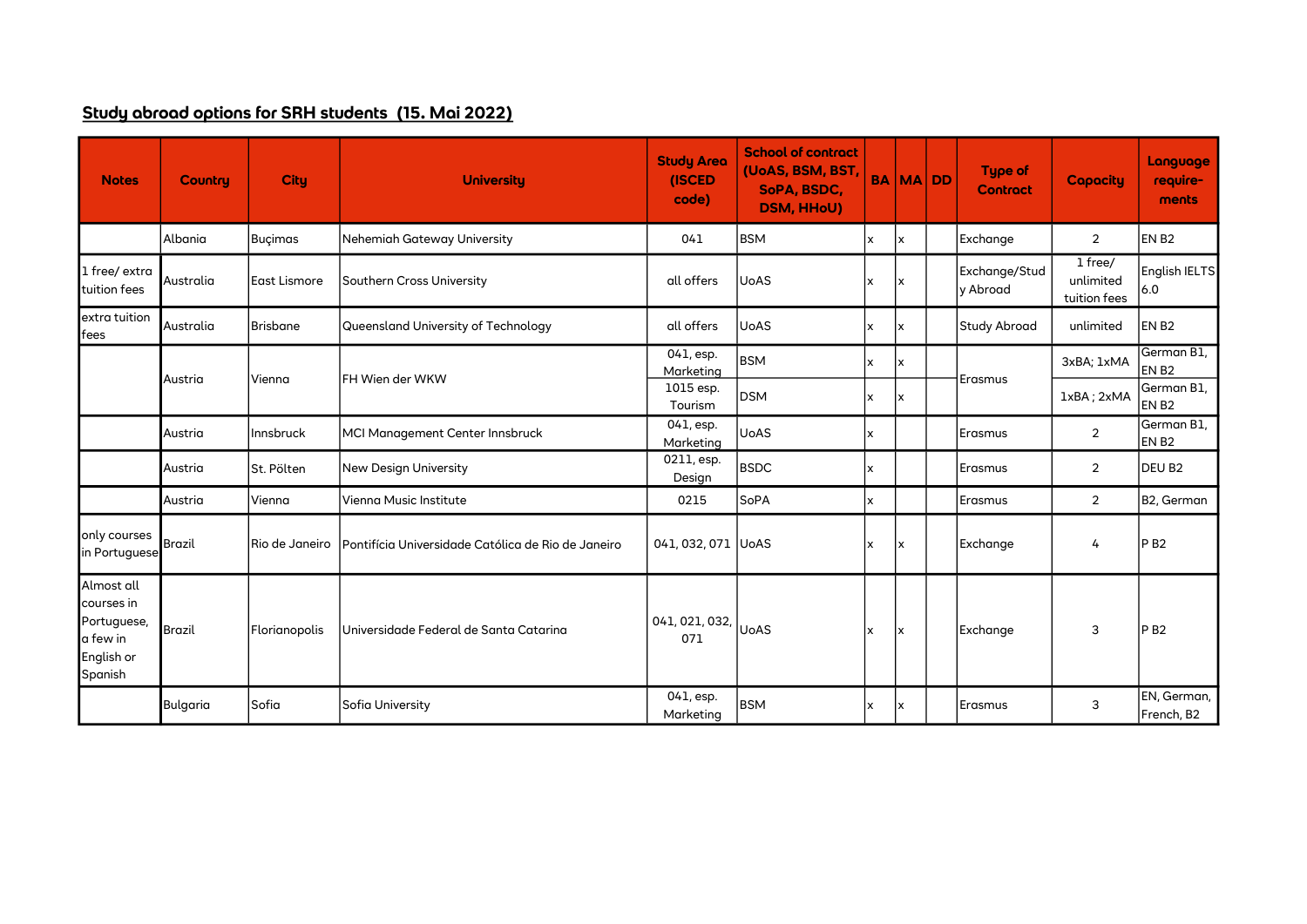| extra tuition<br>fees                                     | Canada            | North<br>Vancouver   | <b>Capilano University</b>                        | all offers                                                                                            | <b>UoAS</b>              | x      | Ιx             |   | Study Abroad        | unlimited                    | EN, TOEFL<br><b>560, IELTS</b><br>score of 6.5<br>overall with<br>no score less<br>than 6.0 |
|-----------------------------------------------------------|-------------------|----------------------|---------------------------------------------------|-------------------------------------------------------------------------------------------------------|--------------------------|--------|----------------|---|---------------------|------------------------------|---------------------------------------------------------------------------------------------|
| extra tuition<br>fees, 10%<br>discount on<br>regular fees | Canada            | Nanaimo              | Vancouver Island University                       | all offers                                                                                            | <b>UoAS</b>              | x      | x              |   | <b>Study Abroad</b> | unlimited                    | <b>Bachelor EN</b><br>B2, Master<br>EN C1                                                   |
| Almost all<br>courses in<br>Spanish                       | Chile             | Santiago de<br>Chile | Pontificia Universidad Católica de Chile          | 041, 021, 032,<br>071, 1015 -<br>Restriction:<br>conditional<br>access to<br>Music and Art<br>courses | <b>UoAS</b>              | x      | Ιx             |   | Exchange            | 3                            | Reduced<br>offer in<br>English, SP<br>$B2-4$<br>Semester<br>Spanish<br>requirement          |
| extra tuition<br>fees                                     | China             | Shanghai             | Tongji University                                 | International<br>Management                                                                           | studyprogram             |        | x              | x | Dual Degree         | unlimited                    | <b>EN-IELTS</b><br>6.0                                                                      |
| only courses<br>in Spanish                                | Colombia          | Bogota               | Universidad de la Salle                           | 041,021                                                                                               | <b>UoAS</b>              | x      | x              |   | Exchange            | $\sqrt{2}$                   | minimum<br>Spanish B1                                                                       |
|                                                           | Cyprus            | Nicosia              | University of Nicosia Zypern                      | $041$ , esp.<br>Marketing<br>1015                                                                     | <b>BSM</b><br><b>DSM</b> | x<br>x | x<br>x         |   | Erasmus             | $\mathbf{I}$<br>$\mathbf{1}$ | EN <sub>B2</sub><br>EN <sub>B2</sub>                                                        |
|                                                           | Czech             | Prague               | Anglo-American University Prague                  | 041, esp.<br>Marketing                                                                                | <b>BSM</b>               | x      | x              |   | Erasmus             | $\overline{2}$               | EN B <sub>2</sub>                                                                           |
|                                                           | Republic          |                      |                                                   | 032, esp.<br>Journalism                                                                               | <b>BSDC</b>              | x      | x              |   |                     | $\overline{2}$               | EN <sub>B2</sub>                                                                            |
|                                                           | Czech             | Prague               | Institute of Hospitality Management and Economics | 041                                                                                                   | <b>BSM</b>               | x      | $\pmb{\times}$ |   | Erasmus             | $\mathbf{1}$                 | EN <sub>B2</sub>                                                                            |
|                                                           | Republic          |                      | 1015<br>041, esp.                                 | <b>DSM</b>                                                                                            | x                        | x      |                |   | $\overline{2}$      | EN <sub>B2</sub>             |                                                                                             |
|                                                           | Czech<br>Republic | Prague               | Metropolitan University Prague                    |                                                                                                       | <b>BSM</b>               | x      | X              |   | Erasmus             | $\overline{2}$               | EN <sub>B2</sub>                                                                            |
|                                                           |                   |                      |                                                   | 032                                                                                                   | <b>BSDC</b>              | x      | x              |   |                     | $\overline{2}$               | EN B <sub>2</sub>                                                                           |
|                                                           | Czech<br>Republic | Prague               | Metropolitan University Prague                    | International<br>Management                                                                           | studyprogram             |        | x              |   | Dual Degree         | $\overline{2}$               | EN <sub>B2</sub>                                                                            |
|                                                           | Denmark           | Aarhus/Aalbor<br>lg. | Det Jyske Musikkonservatorium                     | 0215                                                                                                  | SoPA                     | x      | Ιx             |   | Erasmus             | $\overline{2}$               | B1, Danish,<br>English                                                                      |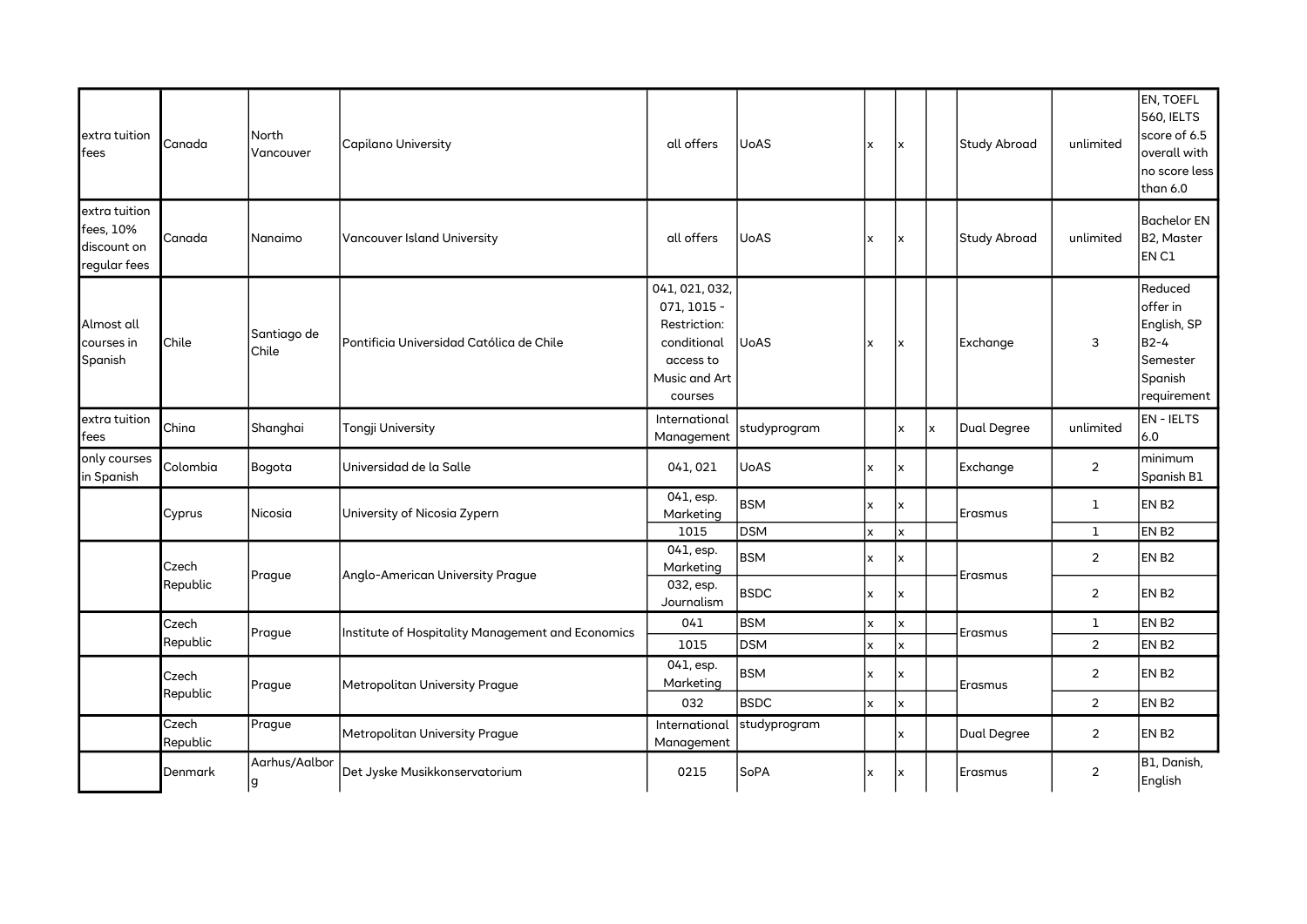|                                           | Denmark | Odense/Vejle       | <b>UCL University College</b>                    | 0419; 0414,<br>esp Marketing                   | <b>BSM</b>   | x            |                         |          | Erasmus             | $\overline{2}$           | EN <sub>B2</sub>                               |
|-------------------------------------------|---------|--------------------|--------------------------------------------------|------------------------------------------------|--------------|--------------|-------------------------|----------|---------------------|--------------------------|------------------------------------------------|
|                                           |         |                    |                                                  | 1015                                           | <b>DSM</b>   | x            |                         |          |                     | $\overline{2}$           | EN <sub>B2</sub>                               |
| extra tuition<br>fees                     | Fiji    | Suva               | The University of the South Pacific              | 041,021,032,<br>071, 061, 1015                 | <b>UoAS</b>  | X            | lx.                     |          | <b>Study Abroad</b> | unlimited                | EN <sub>B2</sub>                               |
|                                           |         |                    |                                                  | $\overline{0211}$ ; 021;<br>0215               | SoPA         | X            |                         |          |                     | 6 (2 per<br>ISCED)       | EN <sub>B2</sub>                               |
|                                           | Finland | Helsinki           | Metropolia University of Applied Sciences        | 091, esp.<br><b>Heatlth Care</b><br>Management | <b>BSM</b>   |              | x                       |          | Erasmus             | $\overline{2}$           | EN <sub>B2</sub>                               |
|                                           | France  | <b>Bidart</b>      | <b>ESTIA</b>                                     | 071                                            | BST          |              | x                       |          | Erasmus             | 4                        | EN, FR B2                                      |
|                                           |         | Paris /            |                                                  | 041, esp.<br>Marketing                         | <b>BSM</b>   | x            | X                       |          | Erasmus             | 8                        | EN <sub>B2</sub>                               |
|                                           | France  | Bordeaux /<br>Lyon | <b>INSEEC Grande École</b>                       | International<br>Management                    | studyprogram |              | $\mathsf{x}$            | lx.      | Dual Degree         | 6                        | EN, FR B2                                      |
| only courses<br>in French                 | France  | Paris              | Ecole EAC                                        | 021<br>041                                     | <b>UoAS</b>  | $\times$     | lx.                     |          | Erasmus             | $\overline{2}$           | FR <sub>B2</sub>                               |
|                                           | France  | Lyon               | Institute Paul Bocuse                            | 1015                                           | <b>DSM</b>   | x            |                         |          | Erasmus             | $\overline{2}$           | EN <sub>B2</sub>                               |
|                                           | France  | Paris              | UPEC - Université Paris-Est Créteil Val De Marne | 041                                            | <b>BSM</b>   | x            | $\overline{\mathsf{x}}$ |          | Erasmus             | $\overline{2}$           | EN B1                                          |
|                                           | France  | Reunion            | Université de La Réunion                         | 069                                            | Ibst         | X            | Ιx                      |          | Erasmus             | $\overline{2}$           | FR B <sub>2</sub> , EN<br>(where<br>indicated) |
|                                           | Greece  | <b>Athens</b>      | Athens University of Economics & Business        | 041                                            | <b>BSM</b>   | $\mathsf{x}$ | $\mathsf{x}$            |          | Erasmus             | 3                        | EN <sub>B2</sub>                               |
| extra<br>accomodatio<br>n & admin<br>fees | Greece  | Athens             | The American College of Greece                   | 041                                            | <b>BSM</b>   | x            | Ιx                      |          | Exchange            | $2xBA$ ; $2xMA$ $ EN C1$ |                                                |
| also short<br>mobilities 3-<br>4 weeks    | India   | Kerala             | Amal Jyothi College of Engineering               | 071                                            | BST          | $\times$     | lx.                     |          | Exchange            | 20                       | EN <sub>B2</sub>                               |
|                                           |         |                    |                                                  | 041                                            | <b>BSM</b>   | x            |                         |          | Erasmus             | $\mathbf{1}$             | EN, B <sub>2</sub>                             |
| extra tuition<br>fees                     | Ireland | Dublin             | Griffith College Dublin                          | 041                                            | <b>UoAS</b>  | x            | lx.                     |          | <b>Study Abroad</b> | unlimited                | EN, B <sub>2</sub>                             |
| extra tuition<br>fees                     |         |                    |                                                  | International<br>Management                    | studyprogram |              | x                       | <b>x</b> | Dual Degree         | unlimited                | EN, B <sub>2</sub>                             |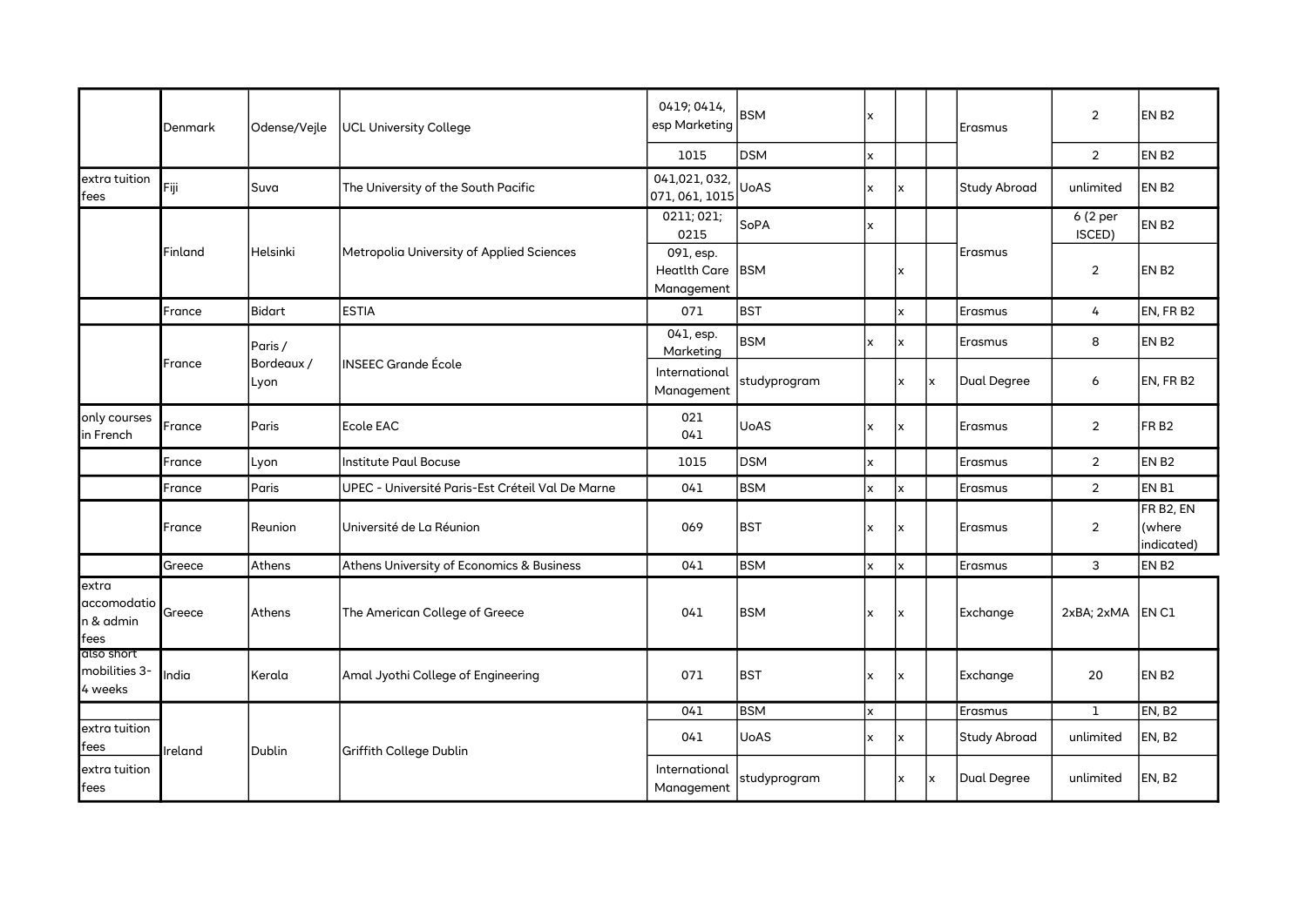|                            | Ireland                                       | Limerick           | University of Limerick, Irish World Academy of Music<br>and Dance | 0215                        | SoPA         | lx.          |              |          | Erasmus            | $\overline{2}$    | EN, B <sub>2</sub>                                                             |
|----------------------------|-----------------------------------------------|--------------------|-------------------------------------------------------------------|-----------------------------|--------------|--------------|--------------|----------|--------------------|-------------------|--------------------------------------------------------------------------------|
|                            | Israel                                        | <b>Tel Aviv</b>    | College of Law and Business                                       | 041                         | <b>BSM</b>   | x            | lx           |          | Exchange           | 1xBA; 1xMA        | Hebrew, EN<br>IELTS 6.5, no<br>score less<br>than 6.0                          |
|                            | Italy                                         | Rome               | <b>LUMSA Universitá</b>                                           | 041, esp.<br>Marketing      | <b>BSM</b>   | lx.          | lx           |          | Erasmus            | $\overline{2}$    | EN, IT B1                                                                      |
|                            | Rome<br>Saint Louis College of Music<br>Italy |                    | 0215                                                              | SoPA                        | lx.          | lx.          |              | Erasmus  | $\overline{2}$     | B2 EN, B1 IT      |                                                                                |
|                            |                                               |                    |                                                                   | 041                         | <b>BSM</b>   | x            | x            |          | Erasmus            | $\overline{2}$    | EN, IT B1                                                                      |
|                            | Italy                                         | Rome               | Sapienza Università di Roma                                       | International<br>Management | studyprogram |              | X            | lx.      | <b>Dual Degree</b> | 5                 | EN B1                                                                          |
|                            | Italy                                         | Rome               | Università degli Studi di Roma "Tor Vergata"                      | 041, esp.<br>Marketing      | <b>BSM</b>   | x            | lx.          |          | Erasmus            | 4                 | EN B <sub>2</sub>                                                              |
| only courses<br>in Italian | Italy                                         | Rome               | <b>Quasar Institute</b>                                           | 021                         | <b>BSDC</b>  | lx.          | lx           |          | Erasmus            | $\mathbf{1}$      | IT <sub>B2</sub>                                                               |
|                            | Japan                                         | Osaka              | Kansai University                                                 | 041                         | <b>UoAS</b>  | $\mathsf{x}$ | x            |          | Exchange           | $\overline{2}$    | EN, J C1                                                                       |
| Korea                      | Seoul                                         | Kookmin University | 041; 021; 071;<br>032                                             | <b>UoAS</b>                 | lx.          | lx           |              | Exchange | 4                  | EN B <sub>2</sub> |                                                                                |
|                            | Latvia                                        | Riga               | Biznesa Augstskola Turiba                                         | 1015                        | <b>DSM</b>   | x            | lx.          |          | Erasmus            | $\overline{2}$    | EN <sub>B2</sub>                                                               |
|                            | Lithuania                                     | Vilnius            | ISM University of Management and Economics                        | $041$ , esp.<br>Marketing   | <b>BSM</b>   | x            | x            |          | Erasmus            | 5                 | EN B <sub>2</sub>                                                              |
|                            | Luxemburg                                     | Luxemburg          | Université du Luxembourg                                          | 041; 0311                   | <b>BSM</b>   | x            | x            |          | Erasmus            | 4                 | EN B1/B2                                                                       |
|                            | Mexico                                        | Mexico City        | Escuela Bancaria y Comercial                                      | 041                         | <b>BSM</b>   | $\mathsf{x}$ | $\mathsf{x}$ |          | Exchange           | 4                 | EN B <sub>2</sub>                                                              |
|                            | Mexico                                        | Monterrey          | Tecnologico de Monterrey                                          | 041,021                     | <b>UoAS</b>  | x            |              |          | Exchange           | 4                 | SP, EN<br>TOEFL pbt<br>min. 550,<br>TOEFL cbt<br>min<br>213; IELTS<br>min. 6.5 |
| only courses<br>in Spanish | Mexico                                        | Querétaro          | Universidad Autónoma de Querétaro                                 | 041                         | <b>BSM</b>   | x            | lx           |          | Exchange           | $\overline{2}$    | SP <sub>B2</sub>                                                               |
|                            | Mexico                                        | Puebla             | Universidad de las Américas Puebla                                | 041                         | <b>BSM</b>   | X            | Ιx           |          | Exchange           | $\overline{2}$    | EN, SP B <sub>2</sub> ,<br>TOEFL cbt of<br>80                                  |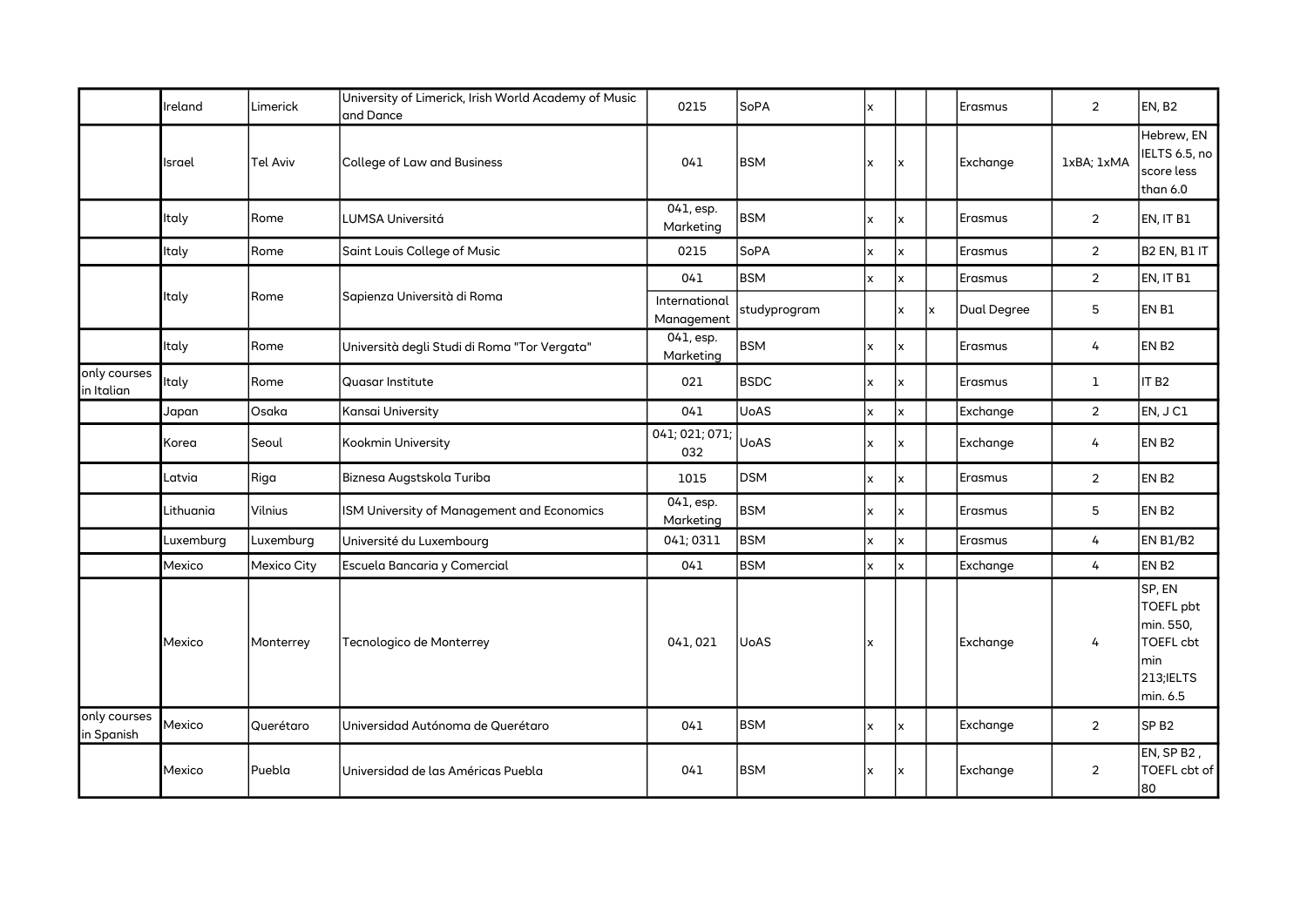|  | Mexico                    | Cancún               | Universidad del Caribe Cancún                | 041; 1015                            | <b>BSM</b>  | $\boldsymbol{\mathsf{x}}$ | Ιx | Exchange        | 3              | <b>EN TEOFL</b><br>cbt 80,<br>TOEFL pbt<br>550, IELTS<br>6.5, TOEIC<br>730, SP B2.2 |
|--|---------------------------|----------------------|----------------------------------------------|--------------------------------------|-------------|---------------------------|----|-----------------|----------------|-------------------------------------------------------------------------------------|
|  | Netherlands               | Breda                | <b>Breda University of Applied Sciences</b>  | 021                                  | SoPA        | X                         |    | Erasmus         | $\overline{2}$ | EN B2, NL C1                                                                        |
|  |                           |                      |                                              | 1015                                 | <b>DSM</b>  | x                         |    |                 | $\overline{2}$ | EN B2, NL C1                                                                        |
|  |                           |                      |                                              | 0210; 0212                           | SoPA        | x                         |    |                 | 2              | EN <sub>B2</sub>                                                                    |
|  | Netherlands               | Tilburg              | Fontys University of Applied Sciences        | 041; 0413;<br>0219                   | <b>BSM</b>  | X                         |    | Erasmus         | $\overline{2}$ | EN <sub>B2</sub>                                                                    |
|  | Netherlands               | Haarlem              |                                              | 0215                                 |             | $\mathsf{x}$              |    |                 | 2              | EN <sub>B2</sub>                                                                    |
|  |                           | Den Haag/<br>Haarlem | Inholland University of Applied Sciences     | Creative<br>Industries<br>Management | SoPA        | $\boldsymbol{\mathsf{x}}$ |    | Erasmus         | 1              | EN <sub>B2</sub>                                                                    |
|  | <b>North</b><br>Macedonia | Skopje               | Ss. Cyril and Methodius University of Skopje | 0713; 0714;<br>061                   | <b>BST</b>  | X                         | x  | Erasmus         | $\overline{2}$ | EN B <sub>2</sub>                                                                   |
|  | Norway                    | Oslo                 | Kristiania University College                | 021; 061                             | <b>BSDC</b> | X                         | x  | Erasmus         | $\overline{2}$ | EN B <sub>2</sub>                                                                   |
|  |                           |                      |                                              | 0215; CIM                            | SoPA        | x                         |    |                 | 3              | EN B <sub>2</sub>                                                                   |
|  | Norway                    | Halden               | <b>Ostfold University College</b>            | 041                                  | <b>BSM</b>  | X                         |    | Erasmus         | 2              | EN <sub>B2</sub>                                                                    |
|  |                           |                      |                                              | 061                                  | <b>BST</b>  | $\boldsymbol{\mathsf{x}}$ | Ιx |                 | $\overline{2}$ | EN <sub>B2</sub>                                                                    |
|  | Norway                    | Stavanger            | University of Stavanger                      | 041, esp.<br>Marketing               | <b>BSM</b>  | X                         | x  | <b>IErasmus</b> | 4              | EN <sub>B2</sub>                                                                    |
|  |                           |                      |                                              | 071                                  | <b>BST</b>  |                           | x  |                 | $\overline{2}$ | EN <sub>B2</sub>                                                                    |
|  | Peru                      | Lima                 | University San Ignacio de Loyola             | 041                                  | <b>BSM</b>  | X                         |    | Exchange        | $\overline{2}$ | EN, SP<br>Iminimum<br>level                                                         |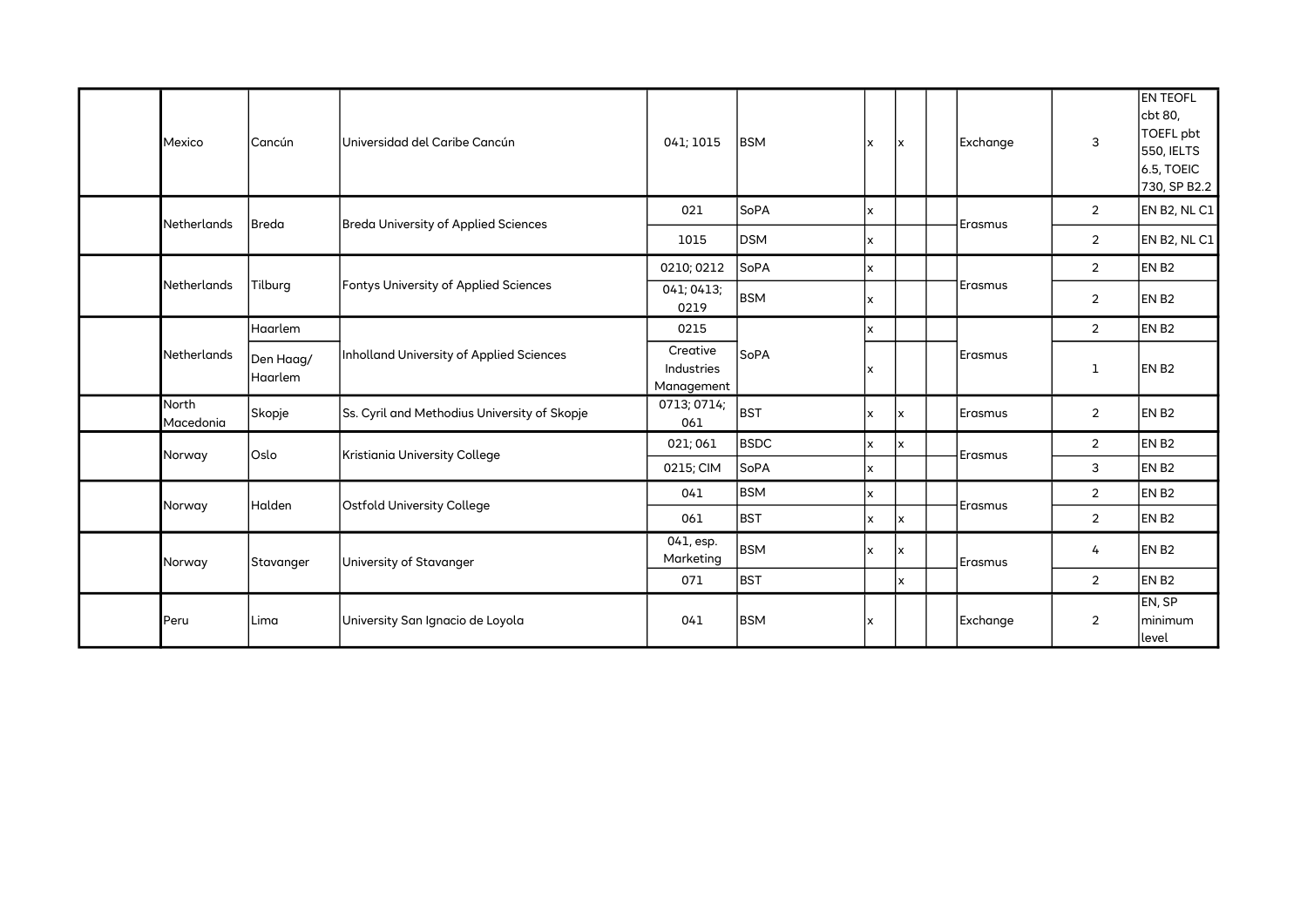|                                                                               | Phillipines  | Manila         | Ateneo de Manila University                                                   | 041, 021, 032,<br>071,061                                   | <b>UoAS</b> | X | Ιx  | Exchange            | $\overline{2}$ | EN: Bachelor:<br><b>TOEFL pbt</b><br>min 550.<br><b>TOEFL cbt</b><br>min 79,<br>IELTS min.<br>6.0<br>Master:<br>TOEFL pbt<br>min 575<br><b>TOEFL cbt</b><br>min 90-91<br><b>IELTS</b> min<br>6.5 |
|-------------------------------------------------------------------------------|--------------|----------------|-------------------------------------------------------------------------------|-------------------------------------------------------------|-------------|---|-----|---------------------|----------------|--------------------------------------------------------------------------------------------------------------------------------------------------------------------------------------------------|
|                                                                               | Poland       | Cracow         | <b>Cracow University of Economics</b>                                         | 041, esp.<br>Marketing                                      | <b>BSM</b>  | x | x   | Erasmus             | $\overline{2}$ | EN B <sub>2</sub>                                                                                                                                                                                |
|                                                                               | Poland       | Wroclaw        | <b>Wroclaw University of Technology</b>                                       | 041                                                         | <b>BSM</b>  | x | x   | Erasmus             | 3              | EN B <sub>2</sub>                                                                                                                                                                                |
| only courses<br>in Polish                                                     | Poland       | Lodz           | Lodz Film School                                                              | 0211; 0213<br>SOPA+BSDC<br>Photography,<br>Film, Television | <b>UoAS</b> | x | Ιx  | Erasmus             | $\overline{2}$ | Polish B1                                                                                                                                                                                        |
|                                                                               | Poland       | Torun          | <b>WSB Universities</b>                                                       | 041,061,071                                                 | <b>UoAS</b> | X | x   | Erasmus             | $\overline{2}$ | EN B <sub>2</sub>                                                                                                                                                                                |
| Courses are<br>taught in<br>Portuguese<br>with English<br>language<br>support | Portugal     | Matosinhos     | Escola Superior de Artes e Design                                             | 021                                                         | <b>BSDC</b> | x |     | Erasmus             | $\mathbf 1$    | <b>P &amp; EN B2</b>                                                                                                                                                                             |
|                                                                               | Portugal     | Porto          | ISAG European Business School                                                 | 041                                                         | <b>BSM</b>  | x | x   | Erasmus             | 3              | EN B <sub>2</sub>                                                                                                                                                                                |
|                                                                               |              |                |                                                                               | 1015                                                        | <b>DSM</b>  | x |     |                     | $\mathbf{1}$   | EN B <sub>2</sub>                                                                                                                                                                                |
|                                                                               | Russia       | Moscow         | Russian Presidential Academy of National Economy<br>and Public Administration | 41                                                          | <b>BSM</b>  | x | x   | <b>Exchange</b>     | 3              | <b>EN B2, RU B2</b>                                                                                                                                                                              |
|                                                                               | Slovenia     | Ljubljana      | University of Ljubljana                                                       | 071; 061                                                    | <b>BST</b>  | x | X   | Erasmus             | $\overline{2}$ | EN B <sub>2</sub>                                                                                                                                                                                |
| extra tuition<br>fees                                                         | South Africa | Port Elizabeth | Nelson Mandela University                                                     | 041, 021, 061,<br>032, 071                                  | <b>UoAS</b> | x | lx. | <b>Study Abroad</b> | 20             | EN B <sub>2</sub>                                                                                                                                                                                |
| extra tuition<br>fees                                                         | South Africa | Stellenbosch   | Stellenbosch University                                                       | 041                                                         | <b>BSM</b>  | X | lx. | Study Abroad        | unlimited      | EN <sub>B2</sub>                                                                                                                                                                                 |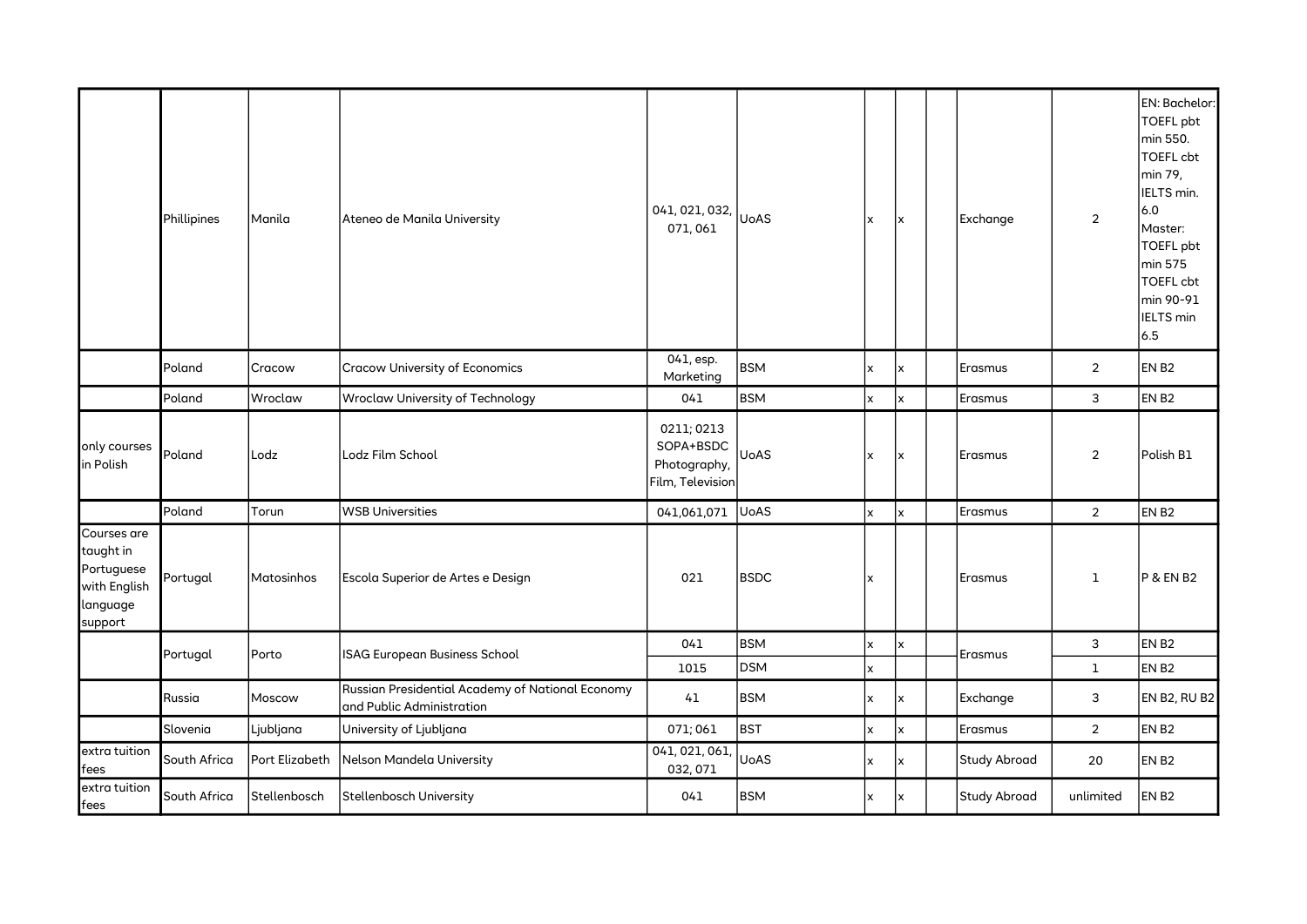| extra tuition<br>fees                               | South Africa | Cape Town     | University of Western Cape                            | 041                                                           | BSM          | x            | Ιx | Study Abroad | unlimited       | full<br>competence<br>s, EN            |
|-----------------------------------------------------|--------------|---------------|-------------------------------------------------------|---------------------------------------------------------------|--------------|--------------|----|--------------|-----------------|----------------------------------------|
| only courses<br>in Spanish                          | Spain        | Barcelona     | Escola de Noves Tecnologies Interactives              | 021                                                           | SoPA         | x            |    | Erasmus      | $\overline{2}$  | SP <sub>B1</sub>                       |
| most courses<br>in Spanish                          | Spain        | Madrid        | Universidad Nebrija                                   | 0211; 0213;<br>0414; 0321                                     | SoPA         | x            |    | Erasmus      | $\overline{2}$  | SP <sub>B2</sub>                       |
|                                                     |              |               | Universidad Autónoma de Barcelona                     | 041; 0311                                                     | <b>BSM</b>   | x            | x  |              | $\overline{2}$  | <b>EN B2, SP B2</b>                    |
|                                                     | Spain        | Barcelona     |                                                       | 1015                                                          | <b>DSM</b>   | x            |    | Erasmus      | $\mathbf{3}$    | EN <sub>B2</sub>                       |
|                                                     | Spain        | Madrid        | Universidad Carlos III de Madrid                      | 041                                                           | <b>BSM</b>   | x            |    | Erasmus      | $\overline{2}$  | EN B2, SP B2                           |
|                                                     | Spain        | Córdoba       | Universidad de Córdoba                                | 041                                                           | <b>BSM</b>   | x            |    | Erasmus      | $\overline{2}$  | EN B <sub>2</sub>                      |
|                                                     |              |               |                                                       | 041                                                           | <b>BSM</b>   | $\mathsf{x}$ |    | Erasmus      | $\overline{2}$  |                                        |
|                                                     | Spain        | Granada       | Universidad de Granada                                | International<br>Management                                   | studyprogram |              | x  | Dual Degree  | $5\phantom{.0}$ | EN B2; SP B1                           |
| courses in<br>English only<br>in summer<br>semester | Spain        | Barcelona     | University of Girona, Escola Universitária de Turisme | 1015                                                          | DSM          | x            |    | Erasmus      | 3               | EN B2, SP B2                           |
|                                                     |              |               | Universidad del Pais Vasco                            | 041                                                           | <b>BSM</b>   | x            |    |              | $\mathbf{1}$    |                                        |
|                                                     |              | <b>Bilbao</b> |                                                       | 071                                                           | <b>BST</b>   | x            | x  |              | $\mathbf{1}$    | EN B1, SP<br>B1; MA only<br>in Spanish |
|                                                     | Spain        |               |                                                       | 0211 Media,<br>communica-<br>tion and<br>photography          | SoPA         | $\mathsf{x}$ |    | Erasmus      | $\mathbf 1$     |                                        |
| only courses<br>in Spanish                          | Spain        | Valencia      | Universitat Politecnica de Valencia                   | 0211                                                          | SoPA         | $\mathsf{x}$ | Ιx | Erasmus      | $\overline{2}$  | EN B2, SP B2                           |
|                                                     |              |               |                                                       | 1015; 1013                                                    | <b>DSM</b>   | x            |    |              | $\overline{2}$  |                                        |
|                                                     | Spain        | Palma         | Universitat de les Illes Balears                      | 041                                                           | <b>BSM</b>   | x            | x  | Erasmus      | $\overline{2}$  | EN <sub>B2</sub>                       |
|                                                     |              |               |                                                       | 061                                                           | <b>BST</b>   | x            | x  |              | $\overline{2}$  |                                        |
|                                                     |              |               |                                                       | 0211; esp.<br>Audio design,<br>CIM, Film and<br>Motion Design | SoPA         | X            | x  |              | $\overline{2}$  |                                        |
|                                                     |              |               |                                                       | 041                                                           | <b>BSM</b>   | x            | x  |              | $\overline{2}$  |                                        |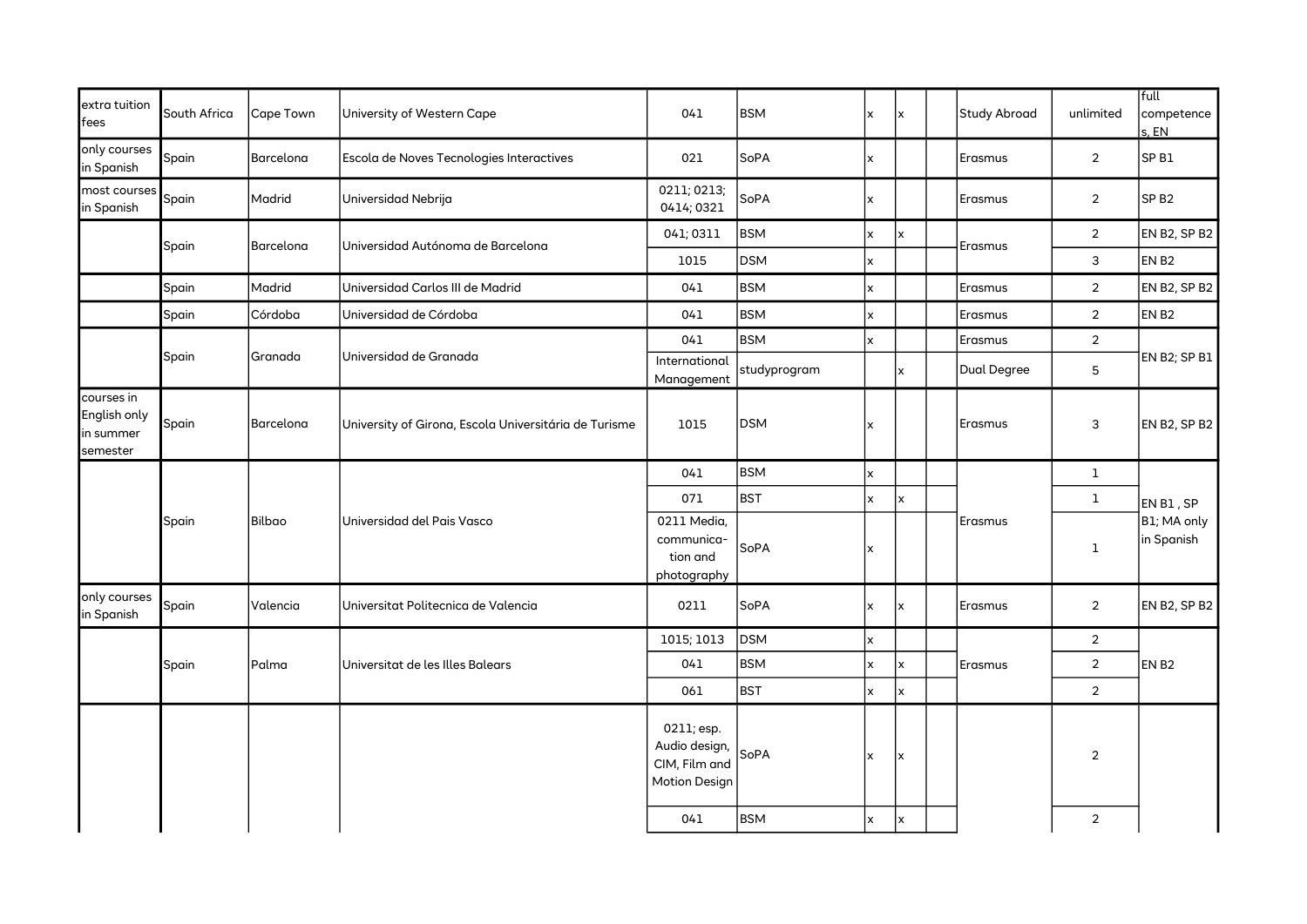|                       | Spain               | Mataró    | Escola Superior Politècnica TecnoCampus                                   | 071; 061 - BST<br>- Computer<br>Science &<br>Applied<br>Mechatronic<br>Systems;<br>BSDC - Web<br>development<br>& Gaming /<br>Game design | <b>BST</b><br><b>BSDC</b> | $\mathsf{x}$ | x            | Erasmus         | $\overline{2}$ | EN B2, SP B2              |
|-----------------------|---------------------|-----------|---------------------------------------------------------------------------|-------------------------------------------------------------------------------------------------------------------------------------------|---------------------------|--------------|--------------|-----------------|----------------|---------------------------|
|                       |                     |           |                                                                           | 1015                                                                                                                                      | <b>DSM</b>                | x            | x            |                 | $\mathbf{1}$   |                           |
|                       | Sweden              | Skövde    | University of Skövde                                                      | 061                                                                                                                                       | <b>BST</b>                | x            | $\mathsf{x}$ | Exchange        | $\overline{4}$ | EN B <sub>2</sub>         |
|                       | Sweden              | Stockholm | Södertörns Högskola                                                       | 021, 041, 071,<br>1015 Creative UoAS<br>writing, Design                                                                                   |                           | $\mathsf{x}$ | X            | Erasmus         | $\overline{2}$ | EN B <sub>2</sub>         |
|                       |                     |           |                                                                           | 041                                                                                                                                       | <b>BSM</b>                | $\mathsf{x}$ | x            | <b>Exchange</b> | $\overline{2}$ |                           |
|                       |                     |           | Fachhochule Graubünden / University of Applied<br>Sciences of the Grisons | 0211                                                                                                                                      | SoPA                      | $\mathsf{x}$ |              | <b>Exchange</b> | $\overline{3}$ | EN C1 IELTS<br>6.5, TOEFL |
|                       | Switzerland<br>Chur |           |                                                                           | 1015; 0688                                                                                                                                | <b>DSM</b>                | X            | X            | Exchange        | $\overline{4}$ | <b>IB110, DE C1</b>       |
| extra tuition<br>fees | Switzerland         | St Gallen | St. Gallen Business School                                                | 041                                                                                                                                       | <b>BSM</b>                |              | x            | Study Abroad    | unlimited      | EN C1; D C1               |
|                       | Turkey              | Istanbul  | <b>Bahcesehir University</b>                                              | 041                                                                                                                                       | <b>UoAS</b>               | X            | $\mathsf{x}$ | Erasmus         | $\overline{3}$ | EN B1                     |
|                       |                     |           |                                                                           | 021                                                                                                                                       | SoPA                      | $\mathsf{x}$ |              |                 | $\overline{2}$ | B <sub>2</sub> EN,        |
|                       | Turkey              | Istanbul  | Istanbul Bilgi University                                                 | 041                                                                                                                                       | <b>BSM</b>                | X            | x            | Erasmus         | $\overline{2}$ | Turkish                   |
|                       | Turkey              | Istanbul  | Okan University                                                           | 041                                                                                                                                       | <b>BSM</b>                | $\mathsf{x}$ |              | <b>Erasmus</b>  | $\overline{2}$ | <b>EN B2,</b><br>Turkish  |
|                       | Turkey              | Istanbul  | <b>Kadir Has University</b>                                               | 041                                                                                                                                       | <b>BSM</b>                | $\mathsf{x}$ | x            | Erasmus         | 3              | EN B <sub>2</sub>         |
|                       |                     |           |                                                                           | 061                                                                                                                                       | <b>BST</b>                | $\mathsf{x}$ | x            |                 |                |                           |
|                       | Turkey              | Istanbul  | Marmara University                                                        | 041, esp.<br>Marketing                                                                                                                    | <b>BSM</b>                | x            | x            | Erasmus         | 5              | EN B1                     |
|                       |                     |           |                                                                           | 0215                                                                                                                                      | SoPA                      | $\mathsf{x}$ |              |                 | $\overline{2}$ |                           |
|                       |                     |           |                                                                           | 071                                                                                                                                       |                           |              | x            |                 |                |                           |
|                       |                     |           |                                                                           | 071                                                                                                                                       |                           |              | x            |                 |                |                           |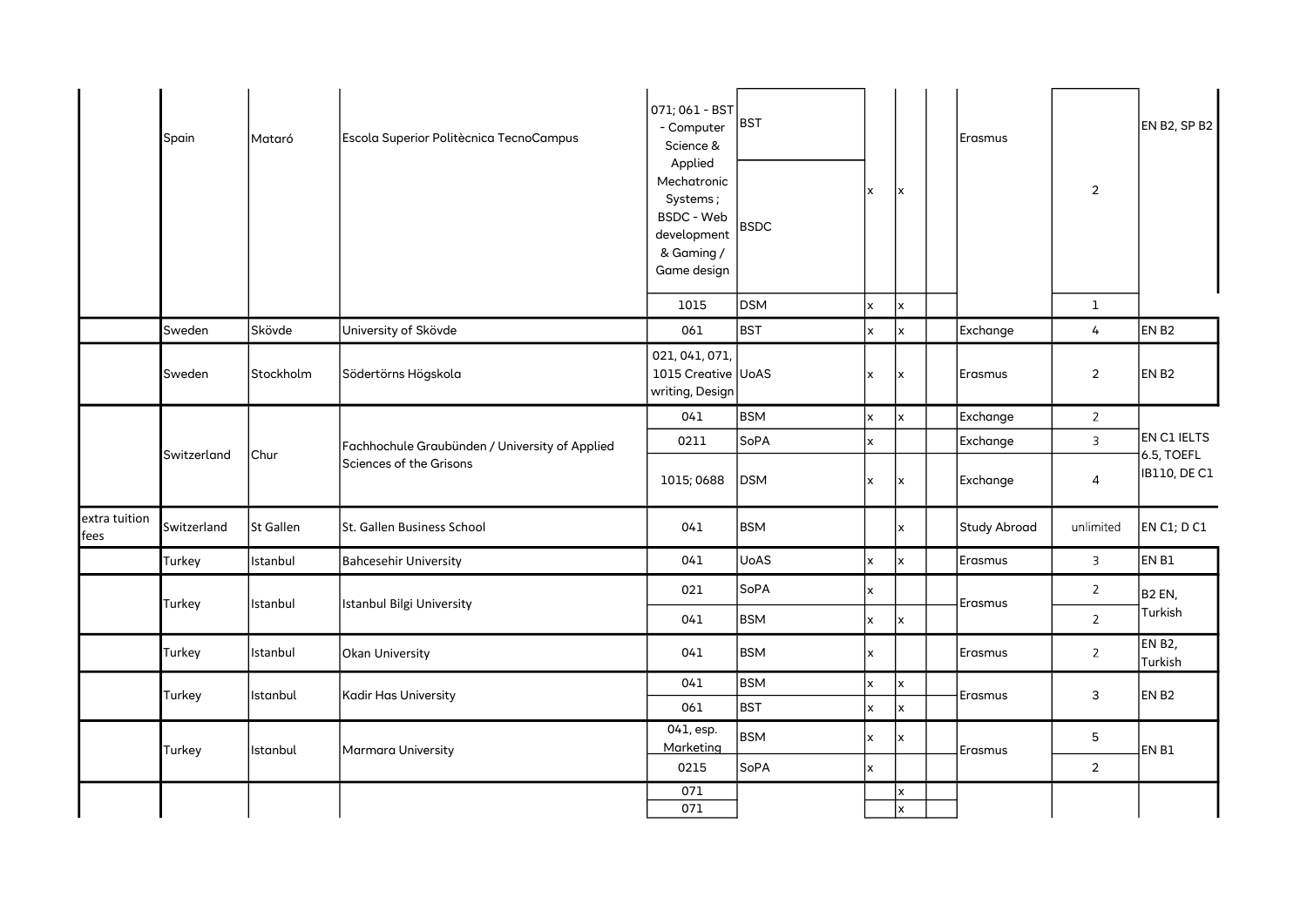|            |                    |                                              | 0788                                                                                                                                 |             |              | x   |          |                |                                                             |
|------------|--------------------|----------------------------------------------|--------------------------------------------------------------------------------------------------------------------------------------|-------------|--------------|-----|----------|----------------|-------------------------------------------------------------|
|            |                    |                                              | 0715                                                                                                                                 | <b>BST</b>  | x            |     |          | 8              |                                                             |
| Turkey     | Ankara             | TOBB University of Economics and Technology  | 061                                                                                                                                  |             |              | x   | Erasmus  |                | TU, EN B2                                                   |
|            |                    |                                              | 0611                                                                                                                                 |             | $\mathsf{x}$ |     |          |                |                                                             |
|            |                    |                                              | 0612                                                                                                                                 |             |              | x   |          |                |                                                             |
|            |                    |                                              | 041                                                                                                                                  | <b>BSM</b>  | x            | x   |          | $\overline{2}$ |                                                             |
|            |                    |                                              | 021                                                                                                                                  | SoPA        | x            | x   |          | $\mathbf{1}$   |                                                             |
|            |                    |                                              | 0211                                                                                                                                 | <b>BSDC</b> | X            | x   |          | $\mathbf{1}$   |                                                             |
| Turkey     | Istanbul           | Yeditepe University                          | 041                                                                                                                                  | <b>BSM</b>  | X            | x   | Erasmus  | $\overline{2}$ | EN B <sub>2</sub>                                           |
|            |                    |                                              | 032                                                                                                                                  | <b>BSDC</b> | $\mathsf{x}$ | lx. |          | $\mathbf{1}$   |                                                             |
| <b>UK</b>  | Glasgow            | <b>Glasgow Caledonia University</b>          | 041, 021,<br>0215, 061, 071<br>Priority for<br>Audio<br>technicians /<br>Audio<br>designers<br>0211; 0213;<br>0215; 0321<br>Creative | <b>UoAS</b> | x            | x   | Exchange | 3              | EN B <sub>2</sub>                                           |
| <b>UK</b>  | Farnham            | University for the Creative Arts             | Writing and<br>Film &<br>Television                                                                                                  | SoPA        | x            |     | Erasmus  | 4              | <b>B2, IETELS:</b><br>6.0 EN                                |
| Ukraine    | Kiev               | Taras Shevchenko National University of Kiyv | International<br>Relations                                                                                                           | <b>UoAS</b> | x            | Ιx  | Exchange | $\mathbf{1}$   | EN <sub>B2</sub>                                            |
| <b>USA</b> | <b>New Orleans</b> | <b>Tulane University</b>                     | 041                                                                                                                                  | <b>BSM</b>  | x            | X   | Exchange | $\overline{2}$ | <b>EN: TOEFL</b><br>score of 90<br>OR IELTS<br>score of 6.5 |

## HOW to read the list?

Notes - gives you specific information of the particular partner university.

You can choose courses at the partner university in these subject areas. Subject Area/ ISCED codes are explained below for each study programme. The agreement with the partner universities are based on the listed ISCED codes.

School of contract - information which school of SRH is the contract with. You can apply independently from the contract party for a partner university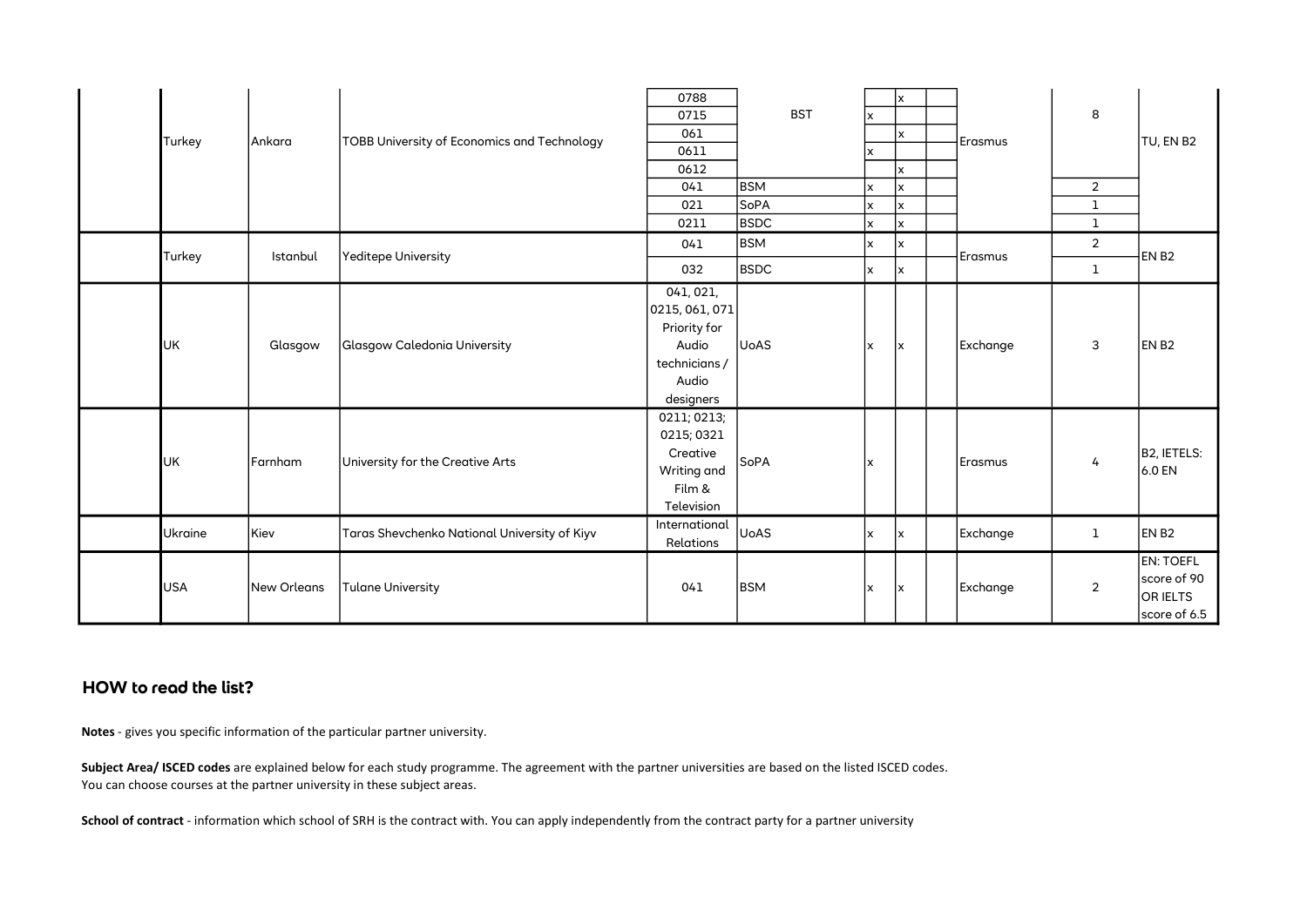, but students from the school of the contract will be preferably selected for an exchange place.

UoAS (University of Applied Sciences = all schools), BSM (Berlin School of Management), BST (Berlin School of Technology), DSM (Dresden School of Management), SoPA (School of popular Arts), BSDC (Berlin School of Design and Communication)

BA (Bachelor)/ MA (Master)/ DD (Double Degree) - information which study cycle is available for exchange places at the partner university.

## Type of contract

Erasmus - Agreement - you are eligible for an Erasmus+ scholarship and you won´t have to pay additional tuition fees at the partner university. Exchange - Agreement - The exchange can take place without paying additional tuition fees. Double Degree - Agreement - only available for students of the particular study programme. Additional tuition fees may apply. Study Abroad - Agreement - Students have to pay additional tuition fees at the partner university. For further information please contact the Outgoing Coordinator at SRH.

Capacity - gives you the information how many places are available at the partner university for which study cycle (BA and/or MA).

You only need a proof for the language of instruction at the partner university, the language you want to study in (English or language of the country). TOEFL pbt = Paper based test TOEFL cbt = Computer based test Language Requirements - gives you the information which language proof is required at the partner university.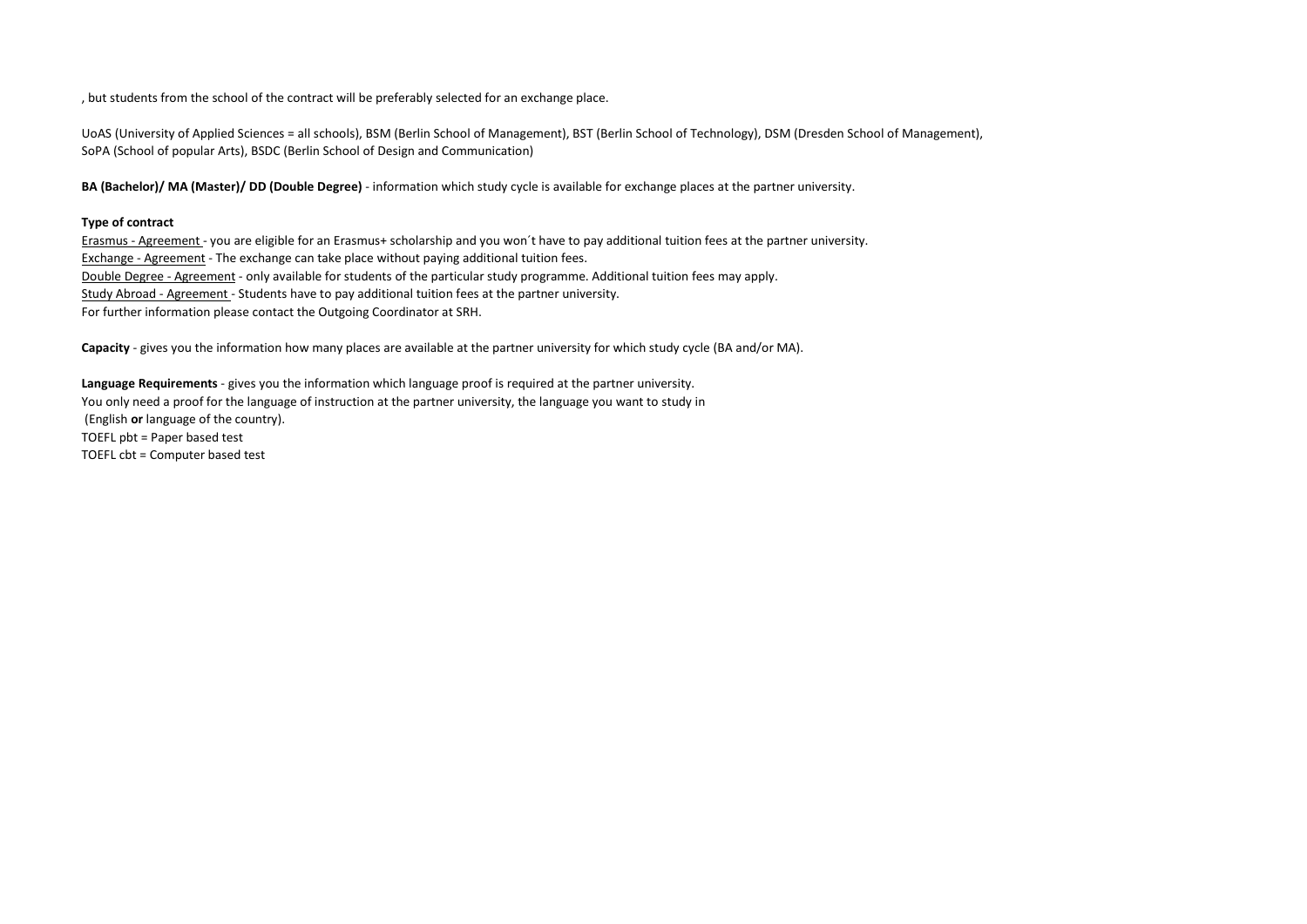| <b>Broad field</b>                                                                 | Narrow field                            | <b>Detailed field</b>                                               | <b>BA SRH Course</b>                           | <b>MA SRH Course</b>                                                              |
|------------------------------------------------------------------------------------|-----------------------------------------|---------------------------------------------------------------------|------------------------------------------------|-----------------------------------------------------------------------------------|
| 00 Generic programmes and qualifications                                           | 001 Basic programmes and qualifications | 0011 Basic programmes and qualifications                            |                                                |                                                                                   |
|                                                                                    | 002 Literacy and numeracy               | 0021 Literacy and numeracy                                          |                                                |                                                                                   |
|                                                                                    | 003 Personal skills and development     | 0031 Personal skills and development                                |                                                |                                                                                   |
| 01 Education                                                                       | 011 Education                           | 0111 Education science                                              |                                                |                                                                                   |
|                                                                                    |                                         | 0112 Training for pre-school teachers                               |                                                |                                                                                   |
|                                                                                    |                                         | 0113 Teacher training without subject specialisation                |                                                |                                                                                   |
|                                                                                    |                                         | 0114 Teacher training with subject specialisation                   |                                                |                                                                                   |
| 02 Arts and humanities                                                             | 021 Arts                                | 0211 Audio-visual techniques and media product Film & Motion Design |                                                | Film, Television and Digital Narratives                                           |
|                                                                                    |                                         |                                                                     | Film und Fernsehen                             | Medien und Kommunikation                                                          |
|                                                                                    |                                         |                                                                     | Fotografie                                     | Photography                                                                       |
|                                                                                    |                                         |                                                                     | llustration                                    |                                                                                   |
|                                                                                    |                                         | 0212 Fashion, interior and industrial design                        |                                                | Social Design and Sustainable Innovation                                          |
|                                                                                    |                                         | 0213 Fine arts                                                      | <br><b>Communikationsdesign</b>                |                                                                                   |
|                                                                                    |                                         | 0214 Handicrafts                                                    |                                                |                                                                                   |
|                                                                                    |                                         | 0215 Music and performing arts                                      | Audiodesign                                    |                                                                                   |
|                                                                                    |                                         |                                                                     | Musikproduktion                                |                                                                                   |
|                                                                                    |                                         |                                                                     | Popularmusik                                   |                                                                                   |
|                                                                                    | 022 Humanities (except languages)       | 0221 Religion and theology                                          |                                                |                                                                                   |
|                                                                                    |                                         | 0222 History and archaeology                                        |                                                |                                                                                   |
|                                                                                    |                                         | 0223 Philosophy and ethics                                          |                                                |                                                                                   |
|                                                                                    | 023 Languages                           | 0231 Language acquisition                                           |                                                |                                                                                   |
|                                                                                    |                                         | 0232 Literature and linguistics                                     |                                                |                                                                                   |
| 03 Social sciences, journalism and information 031 Social and behavioural sciences |                                         | 0311 Economics                                                      |                                                |                                                                                   |
|                                                                                    |                                         | 0312 Political sciences and civics                                  |                                                |                                                                                   |
|                                                                                    |                                         | 0313 Psychology                                                     |                                                |                                                                                   |
|                                                                                    |                                         | 0314 Sociology and cultural studies                                 |                                                |                                                                                   |
|                                                                                    | 032 Journalism and information          | 0321 Journalism and reporting                                       | Journalismus und PR-Management                 |                                                                                   |
|                                                                                    |                                         |                                                                     | Kreatives Schreiben und Texten                 |                                                                                   |
|                                                                                    |                                         | 0322 Library, information and archival studies                      |                                                |                                                                                   |
| 04 Business, administration and law                                                | 041 Business and administration         | 0411 Accounting and taxation                                        | nt. BWL                                        | Digital Transformation Management (DTM) - Cyber Security in Business              |
|                                                                                    |                                         | 0412 Finance, banking and insurance                                 | Wirtschaftspsychology                          | DTM - Software Engineering in Business                                            |
|                                                                                    |                                         |                                                                     |                                                | <b>DTM - Business Analytics</b>                                                   |
|                                                                                    |                                         |                                                                     |                                                | DTM - IT Management                                                               |
|                                                                                    |                                         | 0413 Management and administration                                  | nt. Business Administration                    | Int. Management                                                                   |
|                                                                                    |                                         |                                                                     |                                                | <mark>Management in digitalen Medie</mark>  Int. Management - Creative Leadership |
|                                                                                    |                                         |                                                                     | Creative Industries Managemen Entrepreneurship |                                                                                   |
|                                                                                    |                                         |                                                                     |                                                |                                                                                   |
|                                                                                    |                                         |                                                                     |                                                | Supply Chain Management                                                           |
|                                                                                    |                                         |                                                                     |                                                | Int. Business Leadership                                                          |
|                                                                                    |                                         |                                                                     |                                                | Int. Business - Trade Management                                                  |
|                                                                                    |                                         | 0414 Marketing and advertising                                      | Marketing<br>Marketingkommunikation            | Marketingkommunikation                                                            |
|                                                                                    |                                         | 0415 Secretarial and office work                                    |                                                |                                                                                   |
|                                                                                    |                                         | 0416 Wholesale and retail sales                                     |                                                |                                                                                   |
|                                                                                    |                                         | 0417 Work skills                                                    |                                                | Strategic Design                                                                  |
|                                                                                    | 042 Law                                 | 0421 Law                                                            |                                                |                                                                                   |
| 05 Natural sciences, mathematics and statist 051 Biological and related sciences   |                                         | 0511 Biology<br>0512 Biochemistry                                   |                                                |                                                                                   |
|                                                                                    | 052 Environment                         | 0521 Environmental sciences                                         |                                                |                                                                                   |
|                                                                                    |                                         | 0522 Natural environments and wildlife                              |                                                |                                                                                   |
|                                                                                    | 053 Physical sciences                   | 0531 Chemistry                                                      |                                                |                                                                                   |
|                                                                                    |                                         | 0532 Earth sciences<br>0533 Physics                                 |                                                |                                                                                   |
|                                                                                    | 054 Mathematics and statistics          | 0541 Mathematics                                                    |                                                |                                                                                   |
|                                                                                    |                                         | <b>U542 Statistics</b>                                              |                                                |                                                                                   |